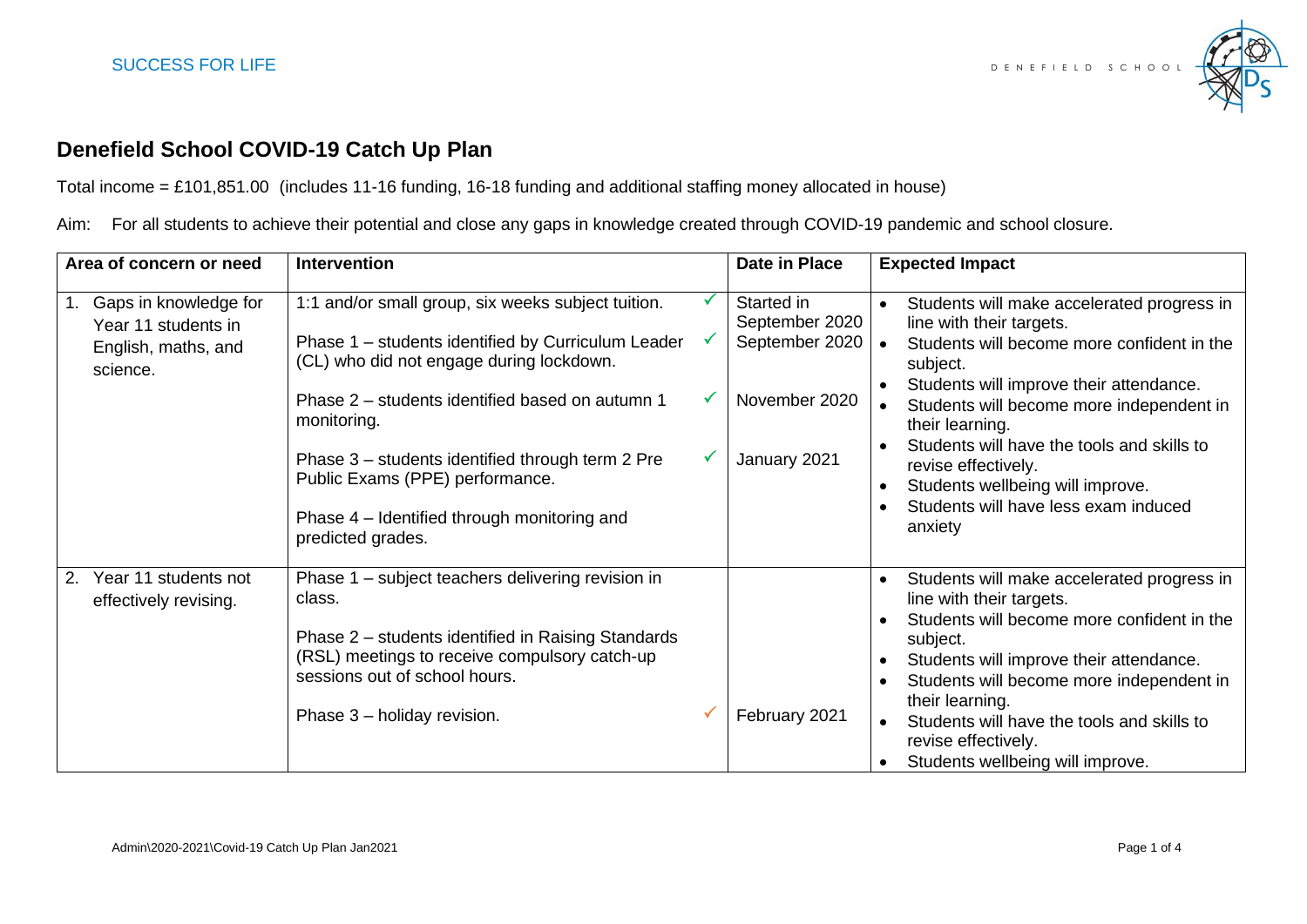

| Area of concern or need                                                                        | <b>Intervention</b>                                                                                                                                                                                                                                                                                                                                                | <b>Date in Place</b>                         | <b>Expected Impact</b>                                                                                                                                                                                                                                                                                                                                                                                               |
|------------------------------------------------------------------------------------------------|--------------------------------------------------------------------------------------------------------------------------------------------------------------------------------------------------------------------------------------------------------------------------------------------------------------------------------------------------------------------|----------------------------------------------|----------------------------------------------------------------------------------------------------------------------------------------------------------------------------------------------------------------------------------------------------------------------------------------------------------------------------------------------------------------------------------------------------------------------|
|                                                                                                |                                                                                                                                                                                                                                                                                                                                                                    |                                              | Students will have less exam induced<br>anxiety.                                                                                                                                                                                                                                                                                                                                                                     |
| Gaps in knowledge for<br>3.<br>Year 11 students in<br><b>EBACC</b> and foundation<br>subjects. | Phase 1 – subject teachers delivering revision in<br>class.<br>Phase 2 – students identified in RSL meetings to<br>receive compulsory catch-up sessions out of school<br>hours.<br>Phase 3 - National Tutoring Programme<br>Phase 4 - holiday revision                                                                                                             | February 2021<br>February 2021               | Students will make accelerated progress in<br>line with their targets.<br>Students will become more confident in the<br>subject.<br>Students will improve their attendance.<br>Students will become more independent in<br>their learning.<br>Students will have the tools and skills to<br>$\bullet$<br>revise effectively.<br>Students wellbeing will improve.<br>Students will have less exam induced<br>anxiety. |
| 4. Gaps in knowledge for<br>Year 10 students in<br>English, maths, and<br>science.             | 1:1 and/or small group, six weeks subject tuition.<br>Phase 1 - students identified if they have been<br>withdrawn from an option subject.<br>Phase 2 – students identified based on autumn 2<br>monitoring.<br>Phase 3 – students identified based on spring 2<br>monitoring.<br>Phase 4 – students identified based on summer 2<br>monitoring and Year 10 PPE's. | September 2020<br>January /<br>February 2021 | Students will make accelerated progress in<br>$\bullet$<br>line with their targets.<br>Students will become more confident in the<br>subject.<br>Students will improve their attendance.<br>Students will become more independent in<br>their learning.<br>Students will have the tools and skills to<br>revise effectively.<br>Students wellbeing will improve.<br>Students will have less exam induced<br>anxiety. |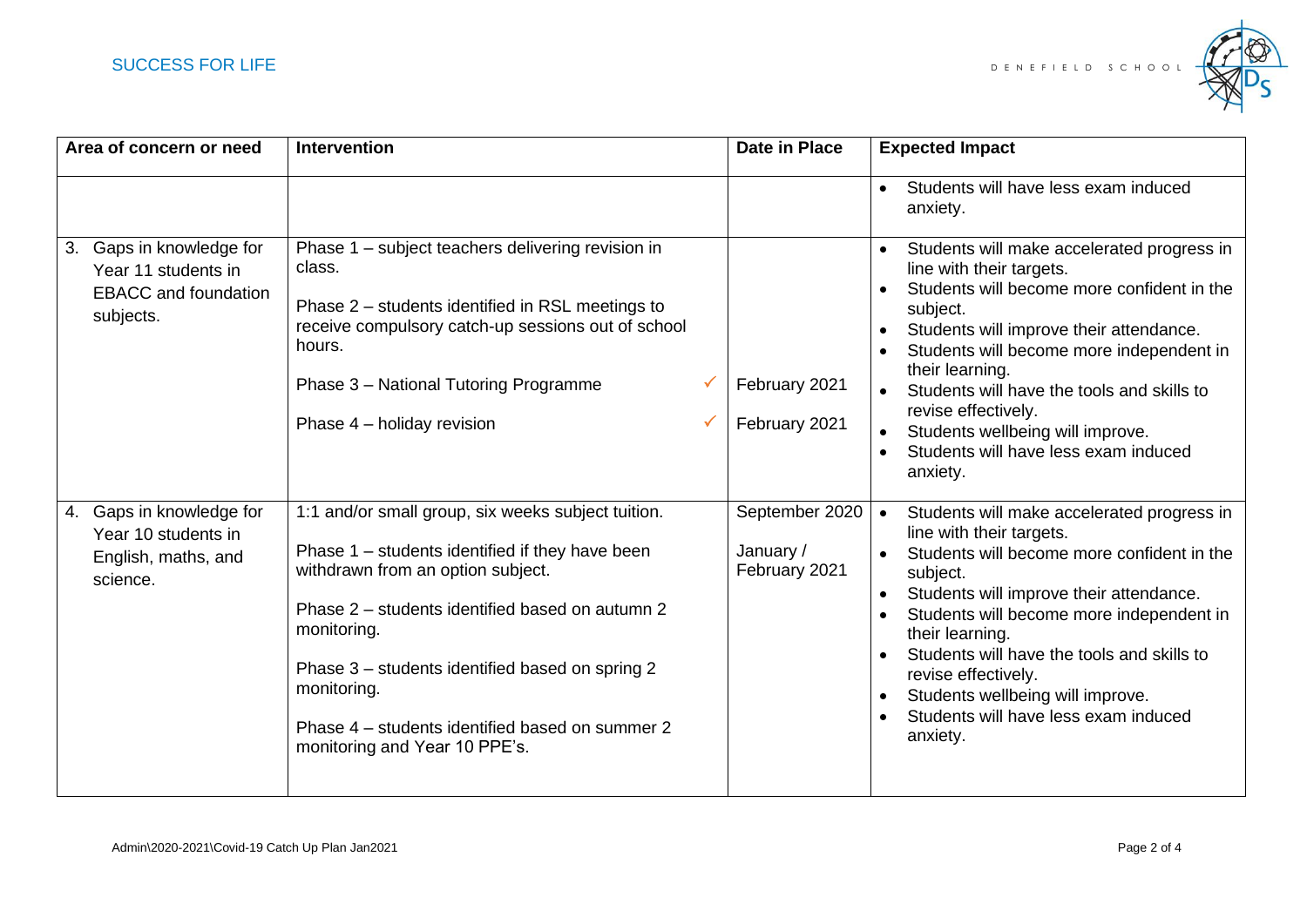

|    | Area of concern or need                                                        | <b>Intervention</b>                                                                                                                                                                                             | <b>Date in Place</b>            |           | <b>Expected Impact</b>                                                 |
|----|--------------------------------------------------------------------------------|-----------------------------------------------------------------------------------------------------------------------------------------------------------------------------------------------------------------|---------------------------------|-----------|------------------------------------------------------------------------|
|    | 5. Gaps in knowledge for<br>students with SEND and<br>PP students.             | 1:1 and/or small group, six weeks subject tuition.<br>Phase 1 – students identified if they have been<br>withdrawn from an option subject.<br>Phase 2 – students identified based on monitoring.                | September 2020<br>January 2021  | $\bullet$ | Students will make accelerated progress in<br>line with their targets. |
|    | 6. Improve<br>underperformance of<br>Year 11 students in core<br>subjects.     | Phase 1 – students identified to be withdrawn from<br>an option subject to focus on core.                                                                                                                       | January 2021                    | $\bullet$ | Students will make accelerated progress in<br>line with their targets. |
|    |                                                                                | Phase 1 - Accelerated Learning Programme (ALP)<br>tutoring integrated into the whole school timetable<br>during option lessons to provide streamlined tuition<br>to bigger and more diverse groups of students. | January 2021                    |           |                                                                        |
|    |                                                                                | Phase 2 - students currently underperforming in<br>core subjects that need additional support to<br>improve through possibly being withdrawn from an<br>option subject.                                         | January 2021                    |           |                                                                        |
|    |                                                                                | Phase 3 – students who have not engaged fully in<br>online learning and have demonstrated gaps in<br>knowledge through testing.                                                                                 | January /<br>February 2021      |           |                                                                        |
| 7. | Gaps in knowledge for<br>Year 9 students in<br>English, maths, and<br>science. | 1:1 and/or small group, six weeks subject tuition.<br>ALP lessons added to their timetables.                                                                                                                    | September 2020<br>February 2021 | $\bullet$ | Students will make accelerated progress in<br>line with their targets. |